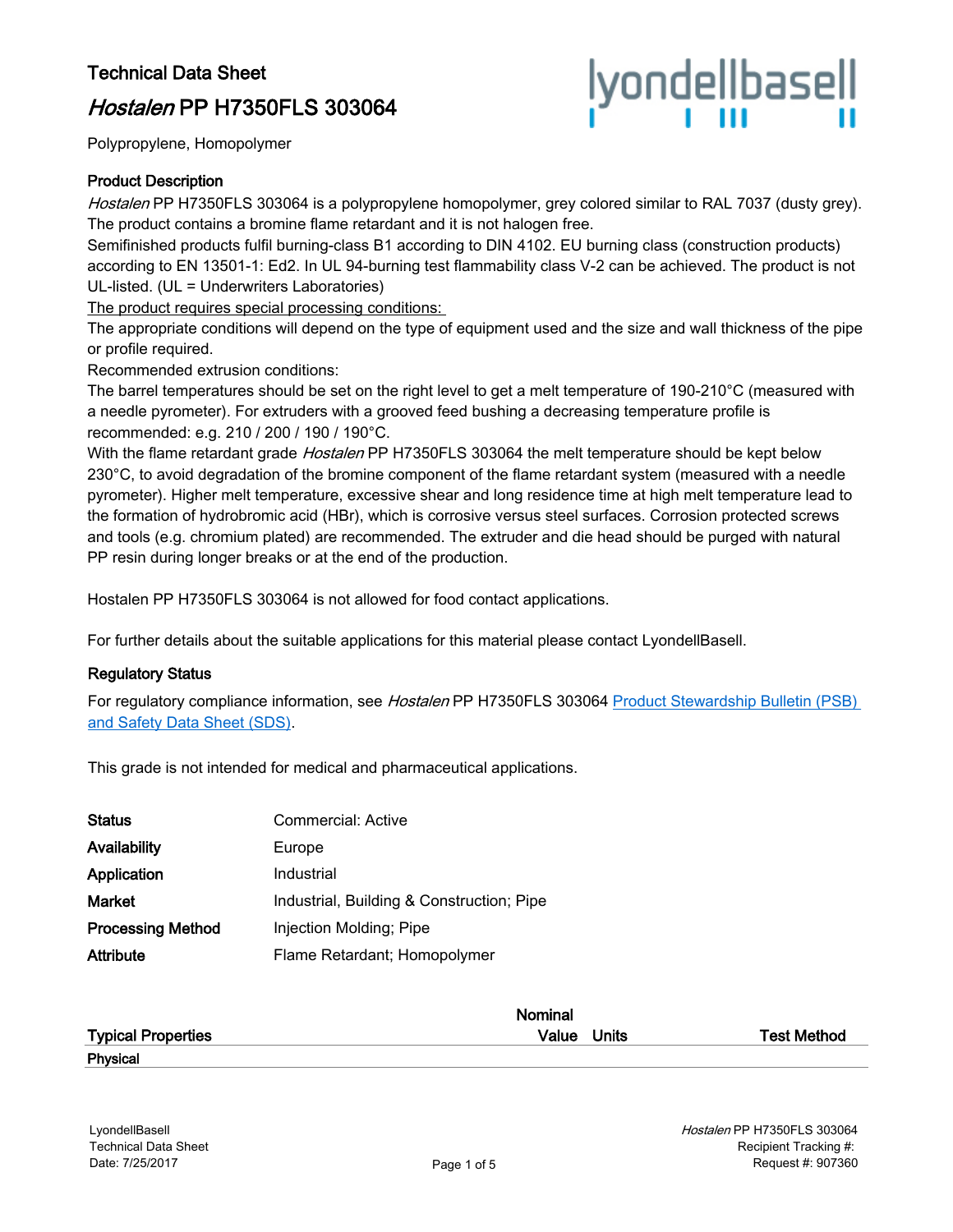| <b>Melt Flow Rate</b>                                 |                |                   |                |
|-------------------------------------------------------|----------------|-------------------|----------------|
| (230 °C/2.16 kg)                                      | 0.4            | $g/10$ min        | ISO 1133-1     |
| (230 °C/5.0 kg)                                       | $\overline{2}$ | $g/10$ min        | ISO 1133-1     |
| (190 °C/5.0 kg)                                       | 0.8            | $g/10$ min        | ISO 1133-1     |
| Density                                               | 0.924          | g/cm <sup>3</sup> | ISO 1183-1     |
| Mechanical                                            |                |                   |                |
| Tensile Modulus, (23 °C)                              | 1500           | MPa               | ISO 527-1, -2  |
| <b>Tensile Stress at Yield</b>                        | 35.5           | MPa               | ISO 527-1, -2  |
| Tensile Strain at Yield                               | 11             | %                 | ISO 527-1, -2  |
| Impact                                                |                |                   |                |
| Charpy Impact Strength - Notched                      |                |                   |                |
| (23 °C)                                               | 18             | kJ/m <sup>2</sup> | <b>ISO 179</b> |
| (0 °C)                                                | 5              | kJ/m <sup>2</sup> | <b>ISO 179</b> |
| Thermal                                               |                |                   |                |
| Vicat Softening Temperature                           |                |                   |                |
| ( A50 )                                               | 158            | $^{\circ}C$       | <b>ISO 306</b> |
| (B50)                                                 | 93             | °C                | <b>ISO 306</b> |
| Heat Deflection Temperature B, (0.45 MPa, Unannealed) | 104            | $^{\circ}C$       | ISO 75B-1, -2  |
| <b>DSC Melting Point</b>                              | 161            | $^{\circ}$ C      | <b>DSC</b>     |
| Flammable                                             |                |                   |                |
| Flame Rating - UL, (1.5 mm)                           | $V-2$          |                   | <b>UL 94</b>   |
|                                                       |                |                   |                |

# **Notes**

These are typical property values not to be construed as specification limits.

# Further Information

#### Health and Safety:

The resin is manufactured to the highest standards, but special requirements apply to certain applications such as food end-use contact and direct medical use. For specific information on regulatory compliance contact your local representative.

Workers should be protected from the possibility of skin or eye contact with molten polymer. Safety glasses are suggested as a minimal precaution to prevent mechanical or thermal injury to the eyes.

Molten polymer may be degraded if it is exposed to air during any of the processing and off-line operations. The products of degradation may have an unpleasant odor. In higher concentrations they may cause irritation of the mucus membranes. Fabrication areas should be ventilated to carry away fumes or vapours. Legislation on the control of emissions and pollution prevention should be observed.

The resin will burn when supplied with excess heat and oxygen. It should be handled and stored away from contact with direct flames and/or ignition sources. While burning, the resin contributes high heat and may generate a dense black smoke.

Recycled resins may have previously been used as packaging for, or may have otherwise been in contact with, hazardous goods. Converters are responsible for taking all necessary precautions to ensure that recycled resins are safe for continued use.

For further information about safety in handling and processing please refer to the Safety Data Sheet.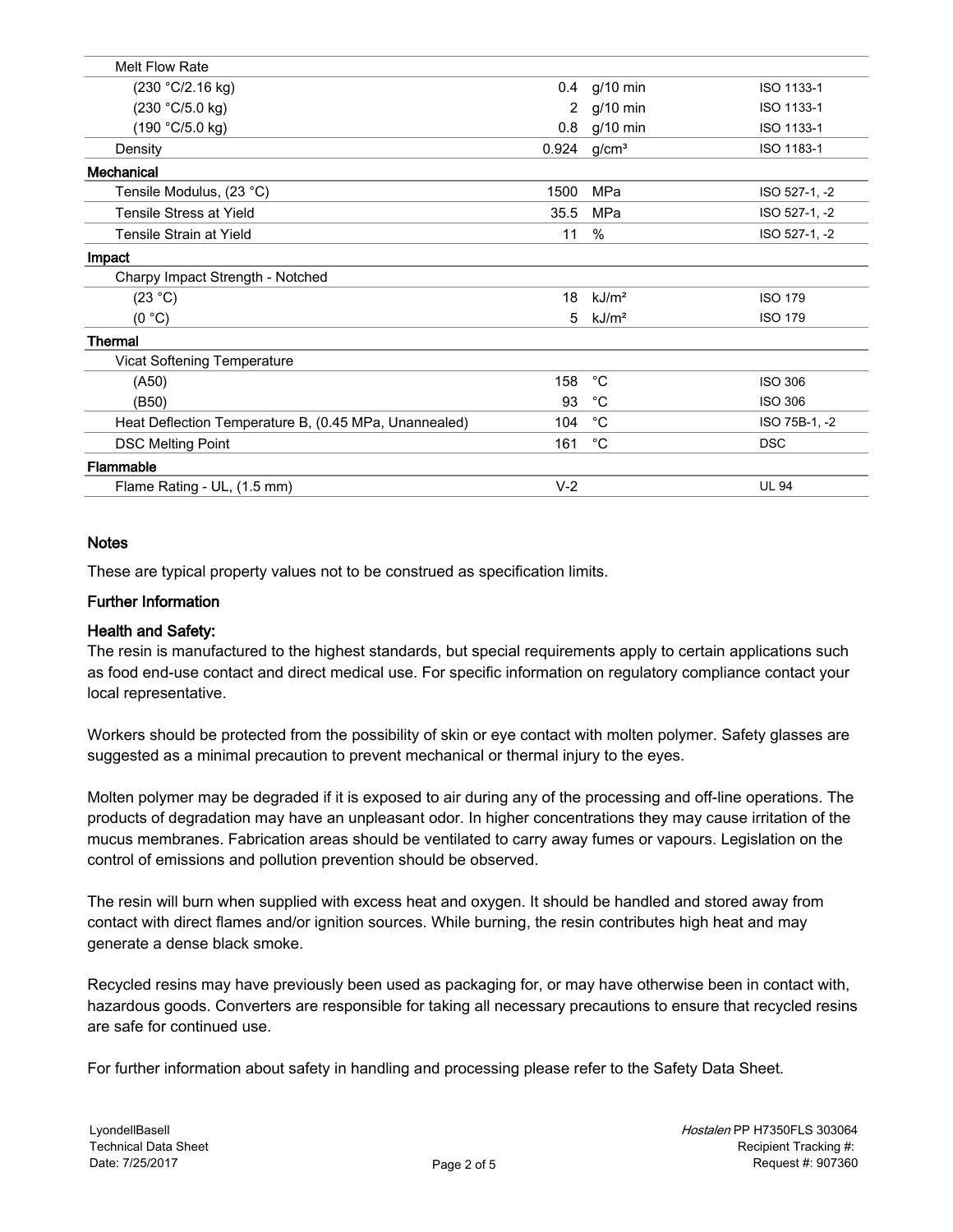# Conveying:

Conveying equipment should be designed to prevent production and accumulation of fines and dust particles that are contained in polymer resins. These particles can under certain conditions pose an explosion hazard. Conveying systems should be grounded, equipped with adequate filters and regularly inspected for leaks.

# Storage:

The resin is packed in 25 kg bags, octabins or bulk containers protecting it from contamination. If it is stored under certain conditions, i. e. if there are large fluctuations in ambient temperature and the atmospheric humidity is high, moisture may condense inside the packaging. Under these circumstances, it is recommended to dry the resin before use. Unfavorable storage conditions may also intensify the resin's slight characteristic odor.

Resin should be protected from direct sunlight, temperatures above 40°C and high atmospheric humidity during storage. Higher storage temperatures may reduce the storage time.

The information submitted is based on our current knowledge and experience. In view of the many factors that may affect processing and application, these data do not relieve processors of the responsibility of carrying out their own tests and experiments; neither do they imply any legally binding assurance of certain properties or of suitability for a specific purpose. This information does not remove the obligation of the customer to inspect the material on arrival and notify us of any faults immediately. It is the responsibility of those to whom we supply our products to ensure that any proprietary rights and existing laws and legislation are observed.

# Company Information

For further information regarding the LyondellBasell company, please visit [http://www.lyb.com/.](http://www.lyb.com/)

© LyondellBasell Industries Holdings, B.V. 2017